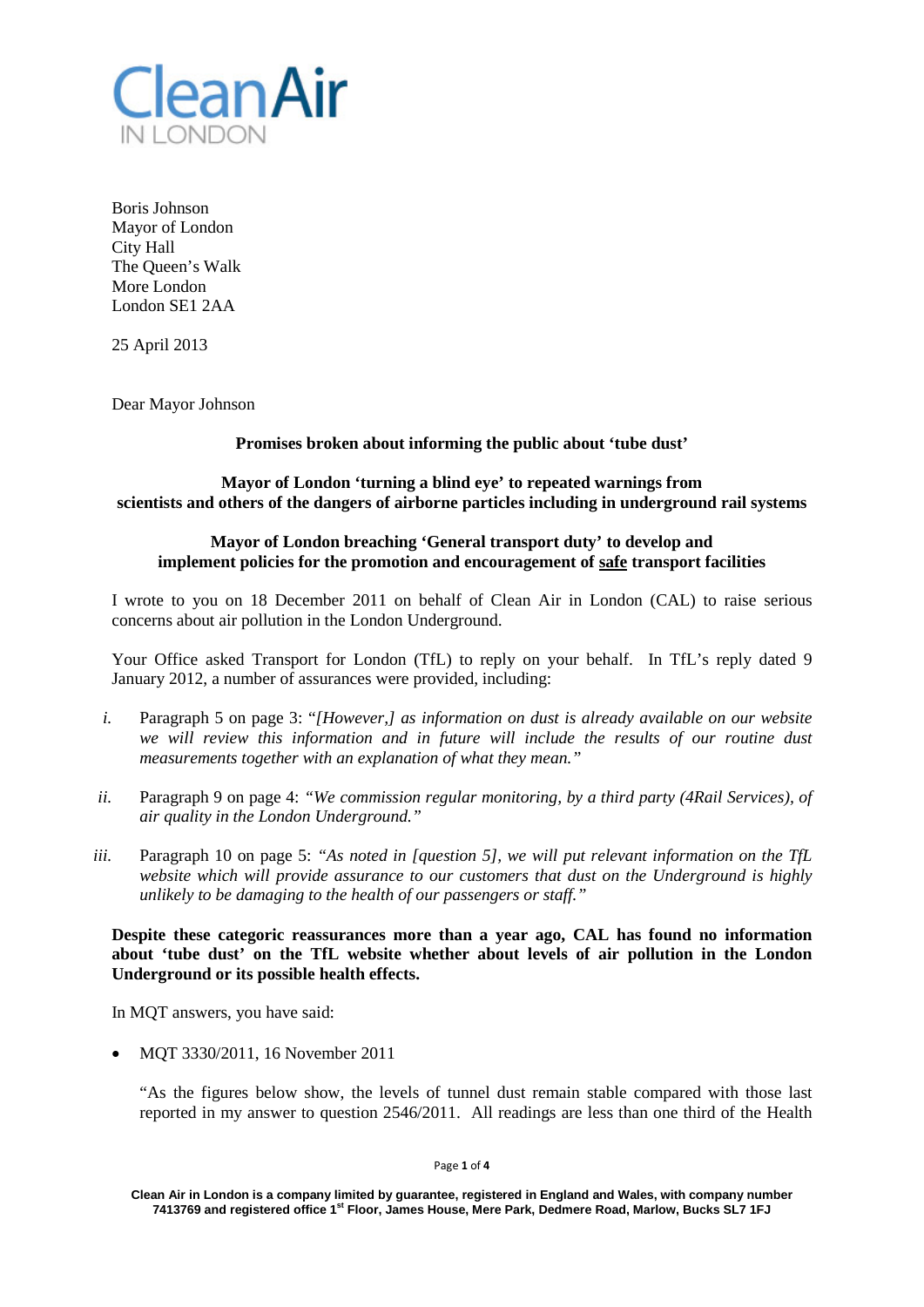

and Safety Executive limit for general dust, and exposure remains safe for both staff and customers.

| Year    | Dust level in milligrams per metre cubed $(mg/m3)$ |
|---------|----------------------------------------------------|
| 2009/10 | $0.030$ to 1.270                                   |
| 2010/11 | $0.030$ to 1.230                                   |

"Dust levels vary by location which is why a range is given."

• MQT 0282/2012, 25 January 2012

"[London Underground] regularly monitors levels of dust on the Tube within two parameters: air quality experienced by train staff and by station staff. Measurements show that these levels are consistently below the guidance levels recommended by HSE, Institute of Occupational Medicine and the Trade Union Congress."

In CAL's opinion, the above statements by you raise several questions including:

- Why are you making (and/or relying on?) comparisons between static levels and WELs? As CAL understands it, the monitoring done for TfL is for static levels of dust which cannot be compared directly with the HSE's Workplace Exposure Levels (WELs) or the WELs suggested by the Institute of Occupational Medicine. These levels are expressed over a specified period of time (usually eight hours). Has any testing been done across the Tube network over an eight hour or other time period and if so what?
- Why did you not mention monitored levels around those suggested by IOM and the TUC?:
	- o the HSE updated its guidance on Workplace Exposure (WEL) limits (EH40/2005 Workplace Exposure limits) on 19 December 2011 for respirable dust and inhalable dust to 4 mg/m<sup>3</sup> and 10 mg/m<sup>3</sup> respectively;
	- o the IOM "[suggested] that, until safe limits are put in place, employers should aim to keep exposure to respirable dust below 1 mg/m<sup>3</sup> and inhalable dust below 5 mg/m<sup>3</sup>" (IOM, 5 May 2011); and
	- o "Because of the serious health risks that exposure to dust can cause the TUC believes that unions and union health and safety representatives should try to ensure that employers follow a precautionary standard of  $2.5 \text{ mg/m}^3$  for inhalable dust (as opposed to the current 10 mg/m<sup>3</sup> standard) and 1 mg/m<sup>3</sup> for respirable dust (as opposed to the current 4  $mg/m<sup>3</sup>$  standard) for all general dust and dusts where there is not a lower [Workplace Exposure Limits]." (TUC, 1 September 2011)

In other words, the suggestions from IOM and the TUC for respirable dust are one-quarter not one-third of the level recommended by the HSE i.e. illustratively  $1.000 \text{ mg/m}^3$  compared to  $1.230$  $mg/m<sup>3</sup>$  recorded in static levels.

Page **2** of **4**

**Clean Air in London is a company limited by guarantee, registered in England and Wales, with company number 7413769 and registered office 1st Floor, James House, Mere Park, Dedmere Road, Marlow, Bucks SL7 1FJ**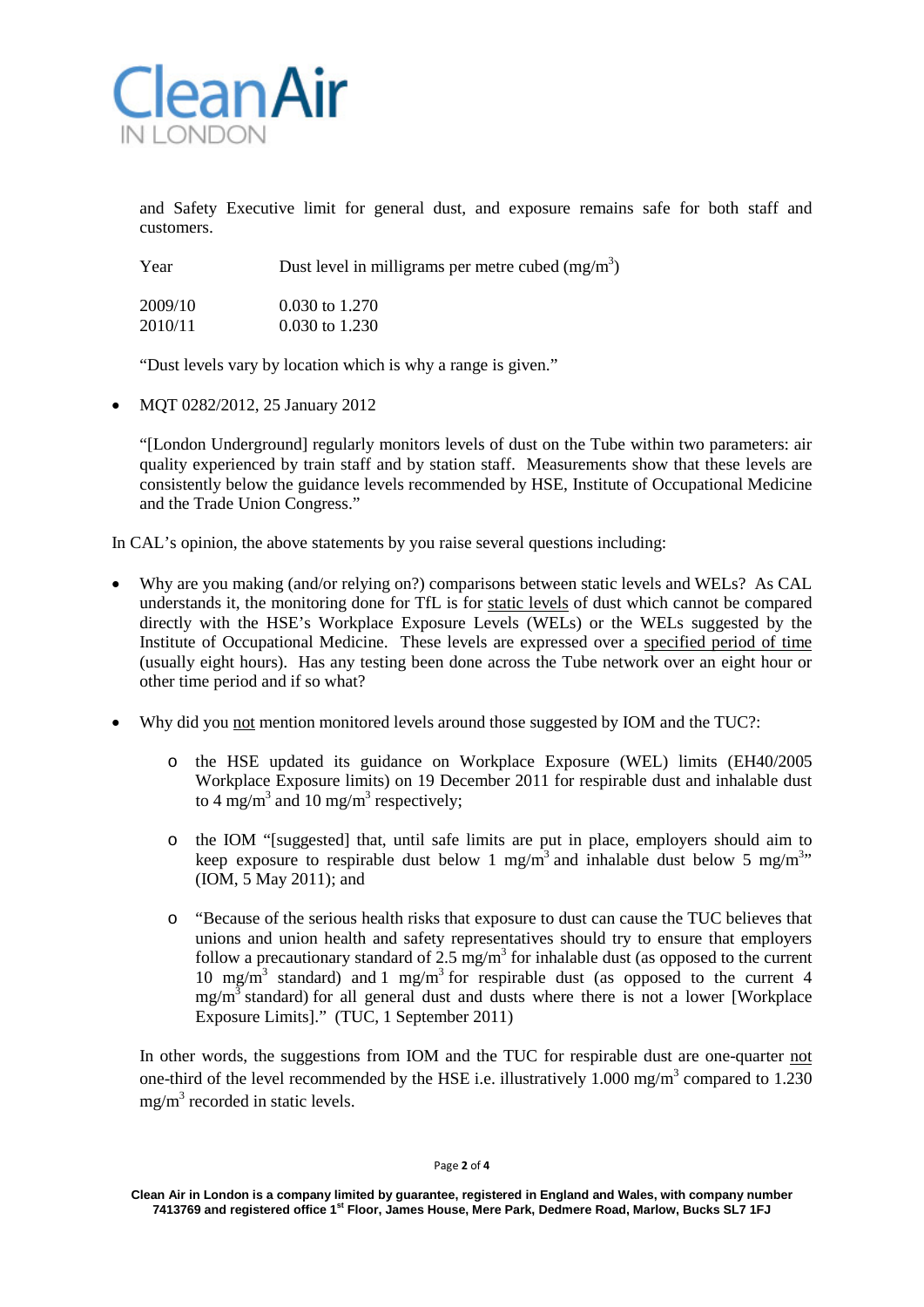

• Were you correct to give an absolute assurance that 'exposure remains safe' when it is around or near some guideline levels in some locations?

As CAL understands it, scientists have found no safe level for exposure to airborne particulate matter. Indeed, CAL's understanding is that exposure to 'dust' can adversely affect health and it is important to keep dust concentrations as low as possible. In CAL's opinion, it is wrong therefore for you to say or imply that such pollution is 'safe' when it is around some guideline levels in some locations: it is a bit like saying it's safe to drive at the speed limit (in some countries).

As recently as 30 and 31 January 2013, the World Health Organisation said:

*"In the absence of a threshold and in light of linear or supra-linear risk functions, public health benefits will result from any reduction of PM2.5 concentrations whether or not the current levels are above or below the limit values."* See page nine.

and:

*"Specifically, commuting can increase exposures to particulate matter, NO2, CO and benzene, and is a major contributor to the exposure to ultrafine particles, black carbon and some metals, most importantly Fe, Ni and Cu in underground rail transport systems."* See page 20.

You may be aware the Daily Mail published an article this week titled: Travelling on the Tube 'could be bad for your health because the air is rich in toxic dust':

[http://www.dailymail.co.uk/health/article-2314123/Travelling-Tube-bad-health-air-rich-toxic](http://www.dailymail.co.uk/health/article-2314123/Travelling-Tube-bad-health-air-rich-toxic-dust.html)[dust.html](http://www.dailymail.co.uk/health/article-2314123/Travelling-Tube-bad-health-air-rich-toxic-dust.html)

Kings College London published the results of an investigation into public exposure to air pollution on 16 January 2013. It showed high cumulative exposure to air pollution for a pensioner largely from the London Underground (listen to podcast).

[http://www.londonair.org.uk/london/reports/South-East-London-Air-Quality-Community-16-01-](http://www.londonair.org.uk/london/reports/South-East-London-Air-Quality-Community-16-01-13.pdf) [13.pdf](http://www.londonair.org.uk/london/reports/South-East-London-Air-Quality-Community-16-01-13.pdf)

### **Conclusions**

Section 141 (1) of the Greater London Authority Act 1999 defines your 'General transport duty' *inter alia* as:

*"The Mayor shall develop and implement policies for the promotion and encouragement of safe, integrated, efficient and economic transport facilities and services to, from and within Greater London."*

For the reasons set out above and in its earlier correspondence to you, CAL considers that you are not developing and implementing policies for the promotion and encouragement of **safe** transport facilities on the London Underground. **CAL emphasis.**

#### Page **3** of **4**

**Clean Air in London is a company limited by guarantee, registered in England and Wales, with company number 7413769 and registered office 1st Floor, James House, Mere Park, Dedmere Road, Marlow, Bucks SL7 1FJ**